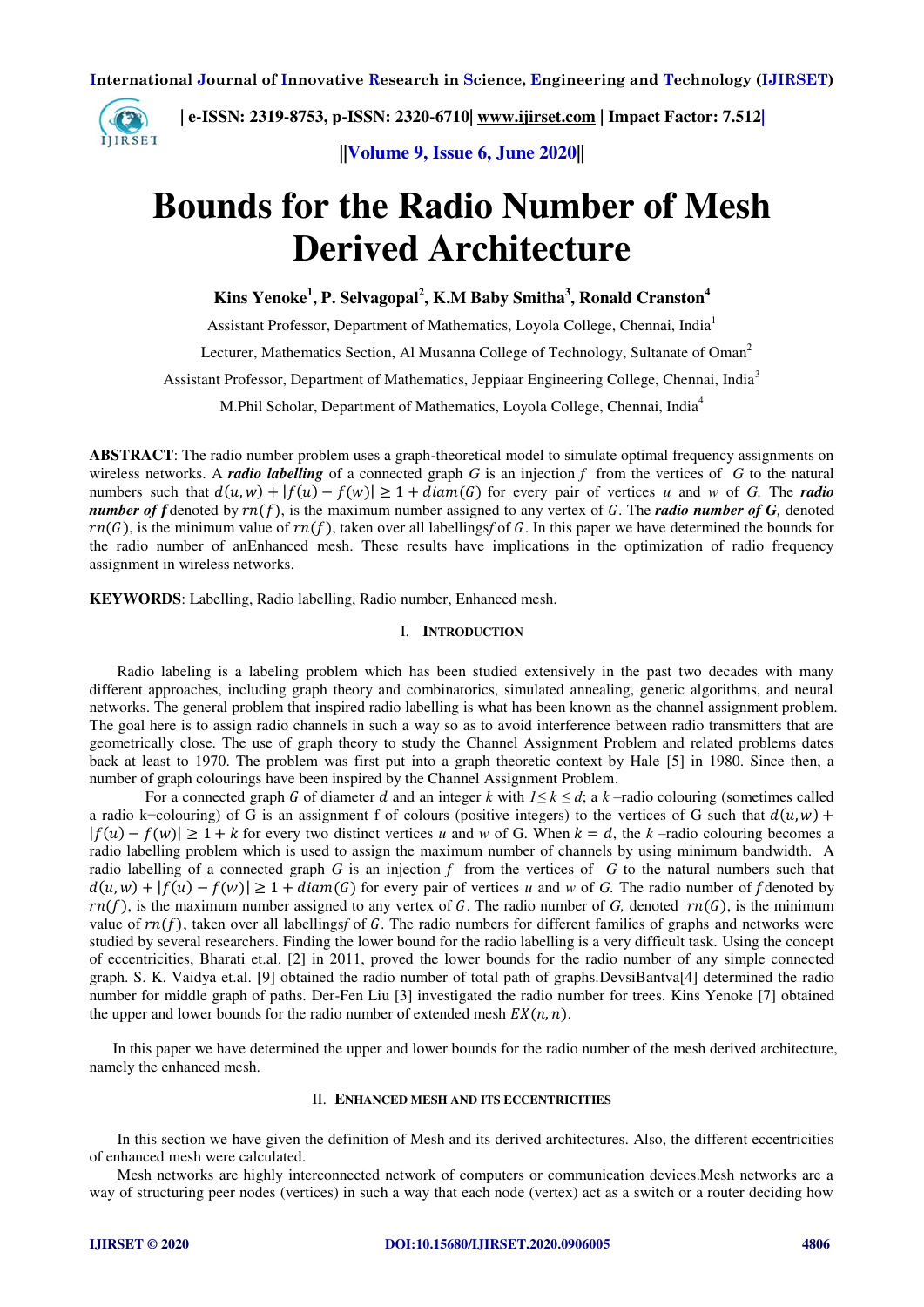

 **| e-ISSN: 2319-8753, p-ISSN: 2320-6710[| www.ijirset.com](http://www.ijirset.com/) | Impact Factor: 7.512| ||Volume 9, Issue 6, June 2020||** 

to forward the information they receive. These networks use every node (vertex) to determine the path of the signal in communication technology.

**Definition 3.1:** The  $m \times n$  meshdenoted  $M(m, n)$  is defined as the Cartesian product  $P_m \times P_n$  of paths on *m* and *n* vertices respectively. The number of vertices in  $M(m, n)$  is mannet the diameter is  $m + n - 2$ .

**Definition 3.2:** The architecture obtained by making each 4-cycle in  $M(m, n)$  into a complete graph is called an *extended mesh.* It is denoted by  $EX(m, n)$ .

**Definition 3.3:** We place a vertex in each bounded face of  $am \times n$  mesh and join it to the vertices of the face, we obtain a derived architecture called *Enhanced Mesh*. It is denoted by  $EN(m, n)$ . The number of vertices in the enhanced mesh  $M(m, n)$  is  $mn + (m - 1)(n - 1)$  and the diameter is  $m + n - 2$ .

In this paper we name the vertices of  $EN(m, n)$  as  $v_{ij}$  and  $u_{ij}$ , where  $i = 1, 2, ..., m$ ,  $j = 1, 2, ..., n$ . SeeFig.1.



Fig.1: A general naming of vertices in  $EN(m, n)$ 

**Definition 3.4:** Let G be a connected graph and let v be a vertex of G. The *eccentricity*  $e(v)$  of v is the farthest vertex from v. Thus  $e(v) = \max\{d(u, v)\forall u \in V(G)\}.$ 

**Definition 3.5:** The *diameter of G* is the maximum eccentricity of the vertices of G. It is denoted by  $diam(G)$ .

**Definition 3.6:** The *radius of G* is the minimum eccentricity of the vertices of G. It is denoted by  $rad(G)$ .

**Remark 1:** The eccentricities  $e_0, e_1 ... e_{n-1}$  of  $EN(n, n)$  are given by  $diam(EN(n, n)) = e_0 = 2n - 2, e_1 = 2n - 3, e_2 = 0$  $2n-4$ ,  $e_3 = 2n-5$  ...  $e_{\left[\frac{n}{2}\right]-1} = n-1 = rad(EN(n, n))$ . That is  $e_i = 2n - (i + 2), 0 \le i \le \left|\frac{n}{2}\right|-1$ . 2

The number of vertices having eccentricities  $e_i$  is  $8(i + 1) - 4$ ,  $i = 0,1 \dots \left[\frac{n}{2}\right] - 1$  and  $e_{n-i} = 8(i - 1) + \left[\frac{1}{i}\right]$ ,  $i = 0,1 \dots \left[\frac{n}{2}\right]$ . See Fig.2.



Fig.2: The eccentricities  $e_i$ ,  $0 \le i \le 4$ , for different vertices in EN (5,5) and are highlighted in the figures  $(a_i)$ ,  $1 \le i \le 5$ .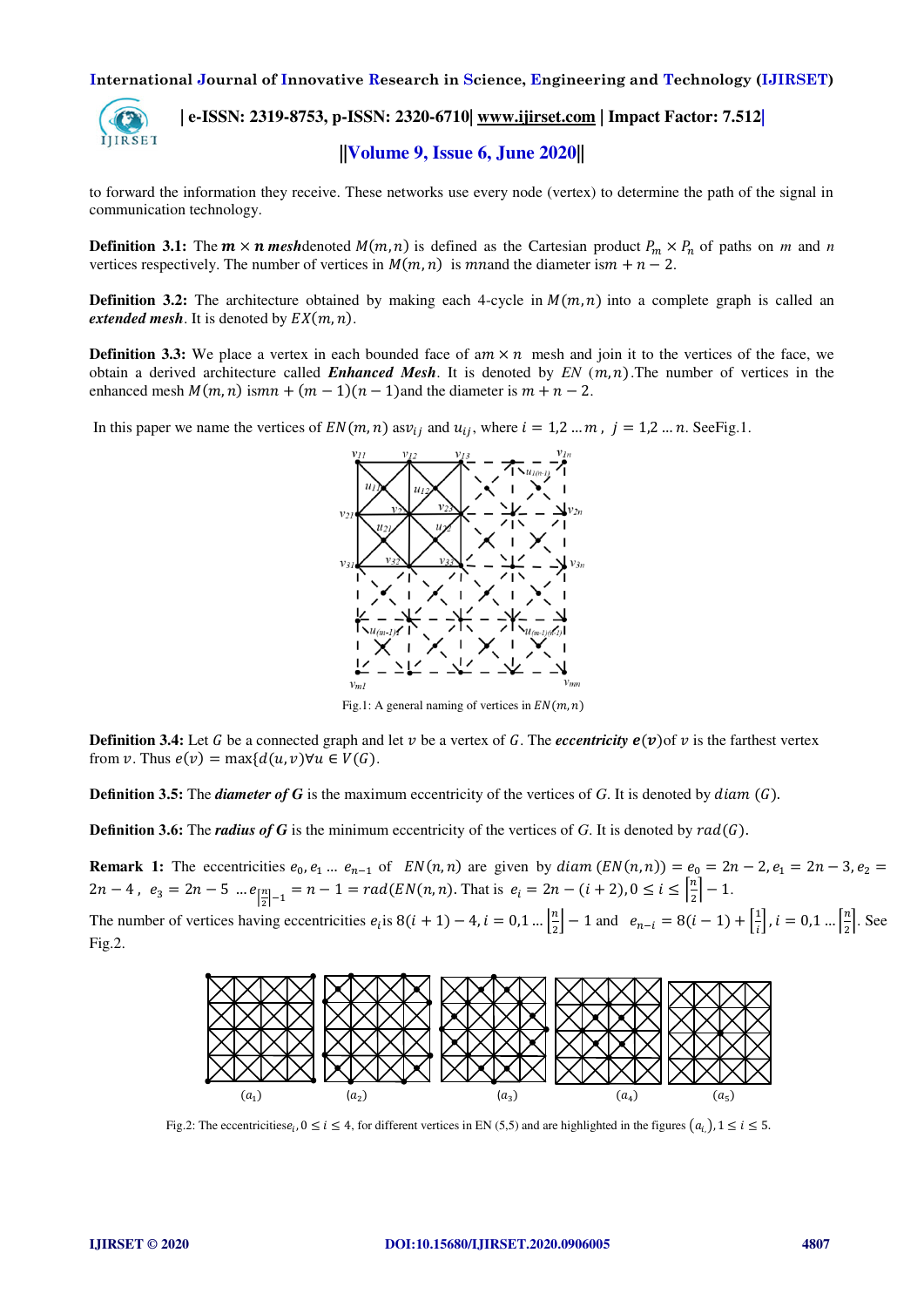$\sqrt{2}$ IJIRSET

 **| e-ISSN: 2319-8753, p-ISSN: 2320-6710[| www.ijirset.com](http://www.ijirset.com/) | Impact Factor: 7.512|**

# **||Volume 9, Issue 6, June 2020||**

III. **UPPER BOUND FOR ENHANCED MESH**

In this section we determined the upper bound for the radio number of enhanced mesh  $EN(n, n)$ .

**Theorem 3.1:**Let *G* be an enhanced mesh *EN*  $(n, n)$ ,  $n \geq 4$ . Then the radio number of *G* satisfies  $r_n(G) \le (n-2)(4n^2 - 9n + 8) + 2(n-1)^2 + (n+1).$ 

**Proof:**First we partition the vertex set  $V(EN(n, n))$  into 3 disjoint sets  $V_1, V_2$  and  $V_3$ . Let  $V_1 = \{v_{11}, v_{12} ... v_{(n-1)n}\}V_2 =$  $\{u_{11}, u_{12}, \ldots u_{1,n-1}, u_{21} \ldots u_{(n-1)(n-1)}\}$  and  $V_3 = \{v_{n1}, v_{n2} \ldots v_{nn}\}.$ Define a mapping  $f: EN(n, n) \to N$  as follows:  $f(v_{ii}) = (2n - 2)(j - 1) + (4n^2 - 9n + 8)(i - 1) + 1$ ,  $i = 1, 2...n$ ,  $j = 1, 2...n - 1$ ,  $f(u_{ii}) = (2n-2)(n-1) + (4n^2 - 9n + 8)(i-1) + 1 + n + (2n-3)(i-1) \forall i, j = 1,2...n-1,$  $f(v_{ni}) = (3n - 2) + (j - 1)(2n - 2), i = 1,2...n - 1$  and  $f(v_{nn}) = 2$ . Next we show *f* is a valid radio labelling by verifying the radio labelling condition,  $d(u, w) + |f(u) - f(w)| \ge 1 +$  $diam(G) = 1 + 2n - 2 = 2n - 1$ , holds for all pair of verticesu,  $w \in V(EN(n, n))$ .

**Case 1:** If  $u, w \in V_1$  then  $u = v_{st}$ ,  $w = v_{kt}$ ,  $1 \le s, k \le n - 1$  and  $1 \le t, l \le n$ . Therefore  $d(u, w) \ge 1$  and  $f(u) =$  $(2n-2)(t-1)+(4n^2-9n+8)(s-1)+1, f(w) = (2n-2)(l-1)+(4n^2-9n+8)(k-1)+1.$ Since both *u* and *ware distinct vertices, either*  $s \neq k$  *or*  $t \neq l$  *or both.* 



Fig. 3: The enhanced mesh  $EN(5,5)$  and a radio labelling which attains the upper bound.

**Subcase 1.1:** If  $s = \text{tand } t \neq l$ , then  $d(u, w) + |f(u) - f(w)| \geq 1 + |(2n - 2)(t - l)| = 2n - 1$ .

**Subcase 1.2:** If  $s \neq$  tandt = l, then  $d(u, w) + |f(u) - f(w)| \geq 1 + |4n^2 - 9n + 8| > 2n - 1$ .

**Subcase 1.3:**If  $s \neq$  tandt  $\neq$  l then  $d(u, w) + |f(u) - f(w)| \geq 1 + |(2n - 2)(t - l) + 4n^2 - 9n + 8| > 2n - 1$ .

**Case 2:** Suppose *v* and *w*are vertices of  $V_2$  where *u* andware distinct, then  $v = u_{lk}$ ,  $w = u_{st}$ ,  $1 \leq l$ ,  $s$ ,  $t \leq n - 1$ . Therefore  $d(u, w) \ge 1$  and  $f(v) = (2n - 2)(n - 1) + (4n^2 - 9n + 8)(l - 1) + (n + 1) + (2n - 3)(k - 1)$ ,  $f(w) = (2n-2)(n-1) + (4n^2 - 9n + 8)(s - 1) + (n + 1) + (2n - 3)(t - 1)$ .

**Subcase 2.1:** If  $s = \text{tand } t \neq l$ , then  $d(u, w) + |f(u) - f(w)| \geq 1 + |(2n - 3)(k - t)| = 2n - 1$ .

**Subcase 2.2:** If  $s \neq$  tandt = l, then  $d(u, w) + |f(u) - f(w)| > 1 + |(4n^2 - 9n + 8)(l - s)| > 2n - 1$ .

**Subcase** 2.3:If  $s \neq$  tandt  $\neq$  l then  $d(u, w) + |f(u) - f(w)| \geq 1 + |(2n - 3)(k - t) + (l - s)(4n^2 - 9n + 8)|$  $2n - 1$ .

**Case 3:** Suppose *u* and *w* are in  $V_3$  then  $u = v_{nl}$ ,  $v = v_{nk}$ ,  $1 \le l$ ,  $k \le n - 1$ , then  $f(u) = (3n - 2) + (2n - 2)(l - 1)$ and  $f(w) = (3n - 2) + (2n - 2)(k - 1)$ . Therefored  $(u, w) + |f(u) - f(w)| \ge 1|(2n - 2)(l - k)| > 2n - 1$ .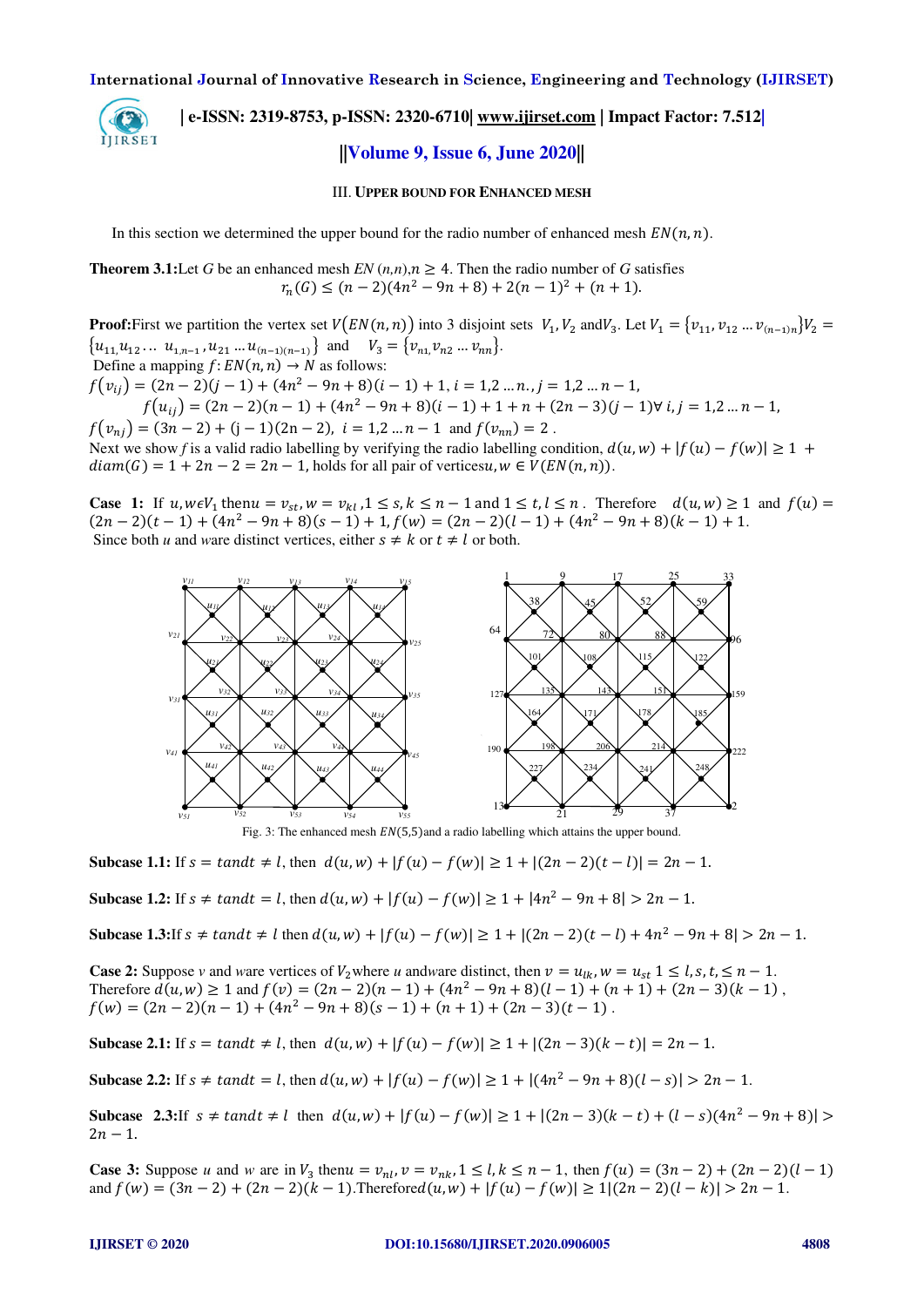

 **| e-ISSN: 2319-8753, p-ISSN: 2320-6710[| www.ijirset.com](http://www.ijirset.com/) | Impact Factor: 7.512|**

# **||Volume 9, Issue 6, June 2020||**

**Case 4:** Suppose  $u \in V_1$  and  $w \in V_2$ , then  $v = u_{lk}$ ,  $w = u_{st}$  1 ≤ *l*, *s*, *t*, ≤ *n* − 1.Also  $f(u) = (2n - 2)(k - 1) +$  $(4n<sup>2</sup> – 9n + 8)(l – 1) + 1$  and  $f(w) = (2n – 2)(n – 1) + (4n<sup>2</sup> – 9n + 8)(s – 1) + (n + 1)(2n – 3)(t – 1)$ 1). Hence,  $d(u, w) + |f(u) - f(w)| \ge 1 + |(2n - 2)(k - n) + (4n^2 - 9n + 8)(s - l) + n + (2n - 3)(t - 1)|$ .

**Subcase 4.1:** If  $s = landt \neq k$ , then  $d(u, w) + |f(u) - f(w)| \geq 1 + |(2n - 2)(k - n) + (4n^2 - 9n + 8)(0) + n +$  $(2n-3)(t-1)$ | ≥ 2n – 1.

**Subcase 4.2:** If  $s \neq landt = k$ , then  $d(u, w) + |f(u) - f(w)| \geq 1 + |(2n - 2)(k - n) + (4n^2 - 9n + 8)(s - l) +$  $n + (2n - 3)(k - 1) \geq 2n - 1$ . **Subcase** 4.3:If  $s \neq$  tandt  $\neq$  l then  $d(u, w) + |f(u) - f(w)| \ge 1 + |(2n - 3)(t - 1) + (l - s)(4n^2 - 9n + 8)|$  >  $2n - 1$ .

**Case** 5: Suppose  $u \in V_1$  and  $w \in V_3$ , then  $v = u_{lk}, w = u_{st}$   $1 \le l, s, t \le n - 1$ .  $f(u) = (2n - 2)(k - 1) +$  $(4n^2 - 9n + 8)(l - 1) + 1$ ,  $f(w) = (3n - 2) + (2n - 2)(t - 1)$  and  $d(u, w) \ge 1$ . Therefore  $d(u, w) +$  $|f(u)-f(w)| \geq 1 + |(2n-2)(k-t)+(l-1)(4n^2-9n+8)-1| > 2n-1.$ 

**Subcase 5.1:** If  $t \neq k$ , then  $d(u, w) + |f(u) - f(w)| \geq 1 + |(2n - 2)(k - t) + (4n^2 - 9n + 8)(l - 1) - 1| \geq 2n - 1$ 1.

**Sub case 5.2:** If  $t = k$ , then  $d(u, w) + |f(u) - f(w)| \ge 1 + |(2n - 2)(0) + (4n^2 - 9n + 8)(l - 1) - 1| \ge 2n - 1$ .

**Case 6:**Suppose  $u \in V_2$  and  $w \in V_3$ , then  $u = u_{lk}$ ,  $w = v_{st}$   $1 \leq l$ ,  $s, t \leq n - 1$ . In this case  $d(u, w) \geq 1$ ,  $f(w) =$  $(2n-2)(n-1)+(4n^2-9n+8)(k-1)+(n+1)+(2n-3)(l-1)$  and  $f(w)=(3n-2)+(2n-2)(t-1)$ . Hence  $d(u, w) + |f(u) - f(w)| \ge 1 + |(2n - 2)(n - t) + (k - 1)(4n^2 - 9n + 8) + (n + 1) + (2n - 3)(l - 1)$  $(3n - 2)| > 2n - 1$ .

**Sub case 6.1:**If  $t = n$  and  $l \neq k \neq 1$  then  $d(u, w) + |f(u) - f(w)| \geq 1 + |(2n - 2)(0) + (k - 1)(4n^2 - 9n + 1)$  $8)+(n+1)+(2n-3)(l-1)-(3n-2)| \geq 2n-1.$ 

**Sub case 6.2:**If  $t \neq n$  and  $\neq 1$ ,  $k = 1$ , then  $d(u, w) + |f(u) - f(w)| \geq 1 + |(2n - 2)(n - t) + (0)(4n^2 - 9n + 1)$  $(8) + (n + 1) + (2n - 3)(l - 1) - (3n - 2) \geq 2n - 1.$ 

**Sub case 6.3:**If  $t \neq n$  and  $k \neq 1$ ,  $l = 1$ , then  $d(u, w) + |f(u) - f(w)| \geq 1 + |(2n - 2)(n - t) + (k - 1)(4n^2 9n + 8 + (n + 1) + (2n - 3)(0) - (3n - 2) \ge 2n - 1.$ 

Thus  $d(u, w) + |f(u) - f(w)| \ge 2n - 1$  for all  $u, w \in V(EN(n, n)), n \ge 4$ . Since the vertex  $v_{(n-1)(n-1)}$  receives the maximum label, the radio number of the enhanced  $(EN(n, n))$  satisfies,  $r_n(G) \le (n-2)(4n^2 - 9n + 8) +$  $2(n-1)^2 + (n+1), n \ge 4.$ 

#### IV.**LOWER BOUND FOR ENHANCED MESH**

In [2], Bharati Rajan et.al. proved the following result which we are using to find the lower bound of enhanced mesh  $EN(n, n)$ .

**Theorem 4.1:** (As Theorem 2 in [2]): Let G be a simple connected graph of order *n*. Let  $n_0, n_1, ..., n_k$  be the number of vertices having eccentricities  $e_0, e_1 ... e_k$ , where  $diam(G) = e_0 > e_1 > ... > e_k = rad(G)$ . Then

$$
r_n(G) \ge \begin{cases} n - 2(d - e_k) + \sum_{i=1}^k 2(d - e_i)n_i, & \text{if } n_k > 1 \\ n - (d - e_k) - (d - e_{k-1}) + \sum_{i=1}^k 2(d - e_i)n_i, & \text{if } n_k = 1 \end{cases}
$$

**Theorem 4.2:** Let  $e_0, e_1 ... e_{n-1}$  be the eccentricities of the vertices of the enhanced mesh  $EN(n, n)$  with  $d = e_0$  $e_1 > \dots > e_{n-1} = \rho$ .Then $r_n(G) \geq 3 - n + \sum_{i=0}^{\left[\frac{n}{2}\right]-1} 2i(8i+4) + \sum_{i=0}^{\left[\frac{n}{2}\right]} 2i(8i-8) + \left[\frac{1}{i}\right]$ .